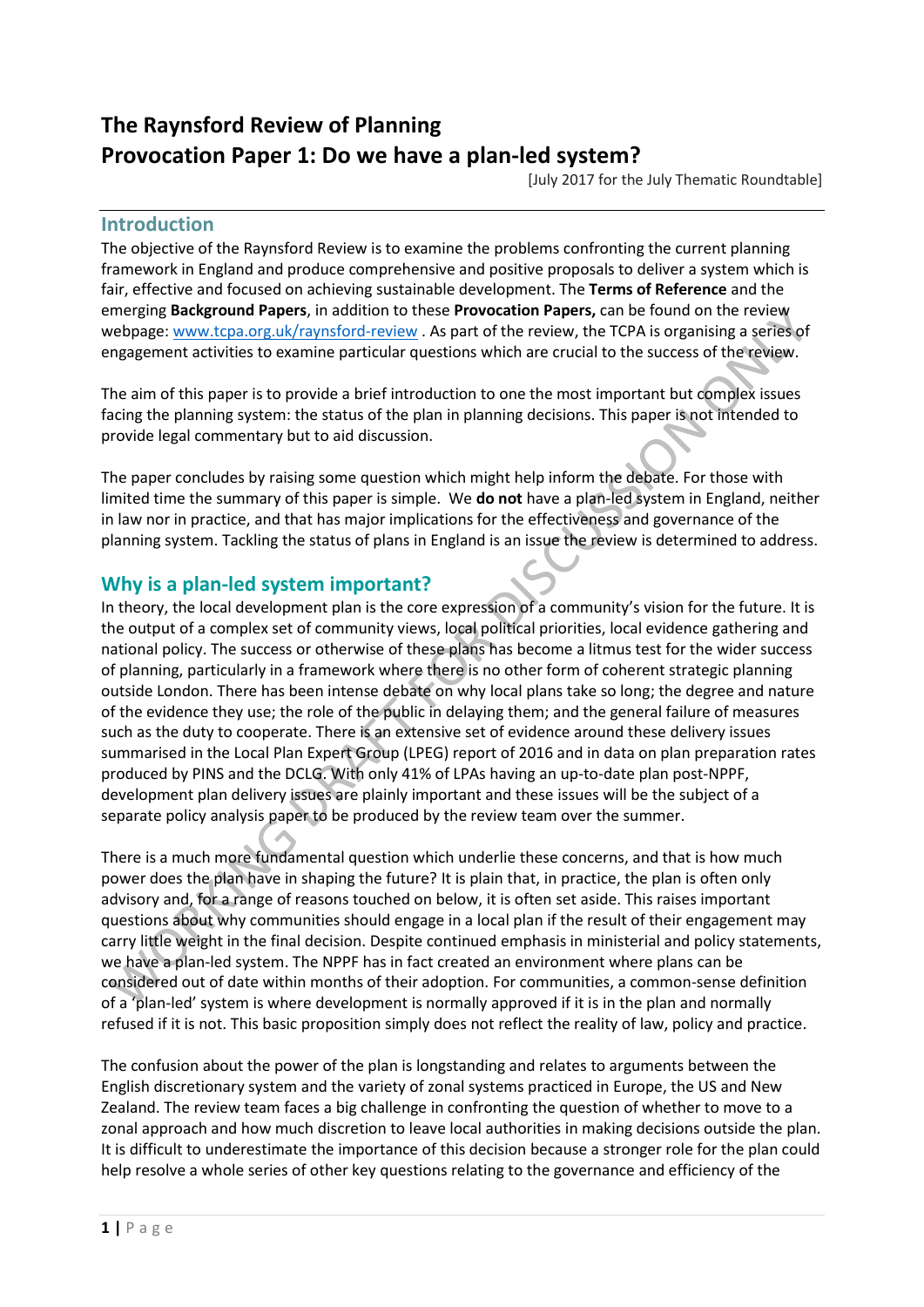system. Of all the issues confronting the review team this is also the one where international experience could be most useful.

# **Historical background**

The 30-year experience of the pre-war planning system, where zonal plans proved difficult to enforce, led to the 1947 system in which plans were backed by powerful new development control powers. The system assumed that the public sector would be the key 'master developer', overseeing or directly delivering the majority of infrastructure and housing. There was a clear line of practical implementation and, as a result, the legal weight of the plan was not resolved in legislation. From the late 1970s, local Governments stopped playing this master developer role and the delivery of local plan policy depended largely on private sector decisions. This change in reality lies behind the majority of the current implementation problems and reduces the effectiveness of the planning system.

Case law and policy defined the general position that decisions should be made in line with the plan and any other material considerations. In practice, many places failed to adopt local plans and some took so long that they were regarded as simply irrelevant. At the core, this discretionary system<sup>1</sup> gave more weight to planning professionals to apply their judgment and more power to locally elected members to respond to local political issues.

There were real benefits to this flexibility in relation to responding to the changing circumstances. However, over time there were also real tensions. The reality of the discretionary system meant that incentives to make a plan were reduced. Local politicians argued that ad-hoc decision making was enough and avoided the hard choices that result from responsible long-term planning. In the first 25 years of the post-war planning system, the pressure on local plans was also reduced by national programmes of planning <sup>2</sup>and infrastructure provision which dealt with some of the strategic pressures on housing.

**Background Paper 2** summaries in more detail the changes to the local plan over time but the key evolution in the status of the plan was the concern in the 1980s about 'planning by appeal'. Due to policy statements such as 'Lifting the Burden' (1985), the Government radially downgraded the status of local and structure plans. At the same time, local plans were now trying to deal with strategic demographic change in the absence of both a new towns programme and any coherent regional planning regime. The result was a record level of successful appeals against local plan policy and an increase in successful appeal rates by applicants. This low point in the effectiveness of the development plan produced a political backlash which led to amendments in the 1991 Planning Act, framing the planled system we now work with. What is clear is that the status of the plan has changed significantly over time.

# **Unpicking the status of the English development plan**

In trying to unpick the current status of the English development plan it is unfortunately necessary to examine the balance between two powerful legal and policy presumptions which are more or less contradictory: the 'presumption in favour of development', whereby development should take place unless there is powerful reason why not and the 'presumption in favour of development in the plan' which puts the development plan centre stage.

A general 'presumption in favour' of development was a key operational principle of planning for many years. This general presumption in favour was contained in national policy and ministerial statements

 $\ddot{\phantom{a}}$  $1$  Unlike zonal systems the plan did not confer the right to develop. A separate planning application was required and the plan could be set aside.

<sup>&</sup>lt;sup>2</sup> Recent reforms and the introduction of 'permission in principle' for a range of housing sites has both mixed zonal and discretionary planning but has created new forms of quasi-development plan in the Brownfield Register.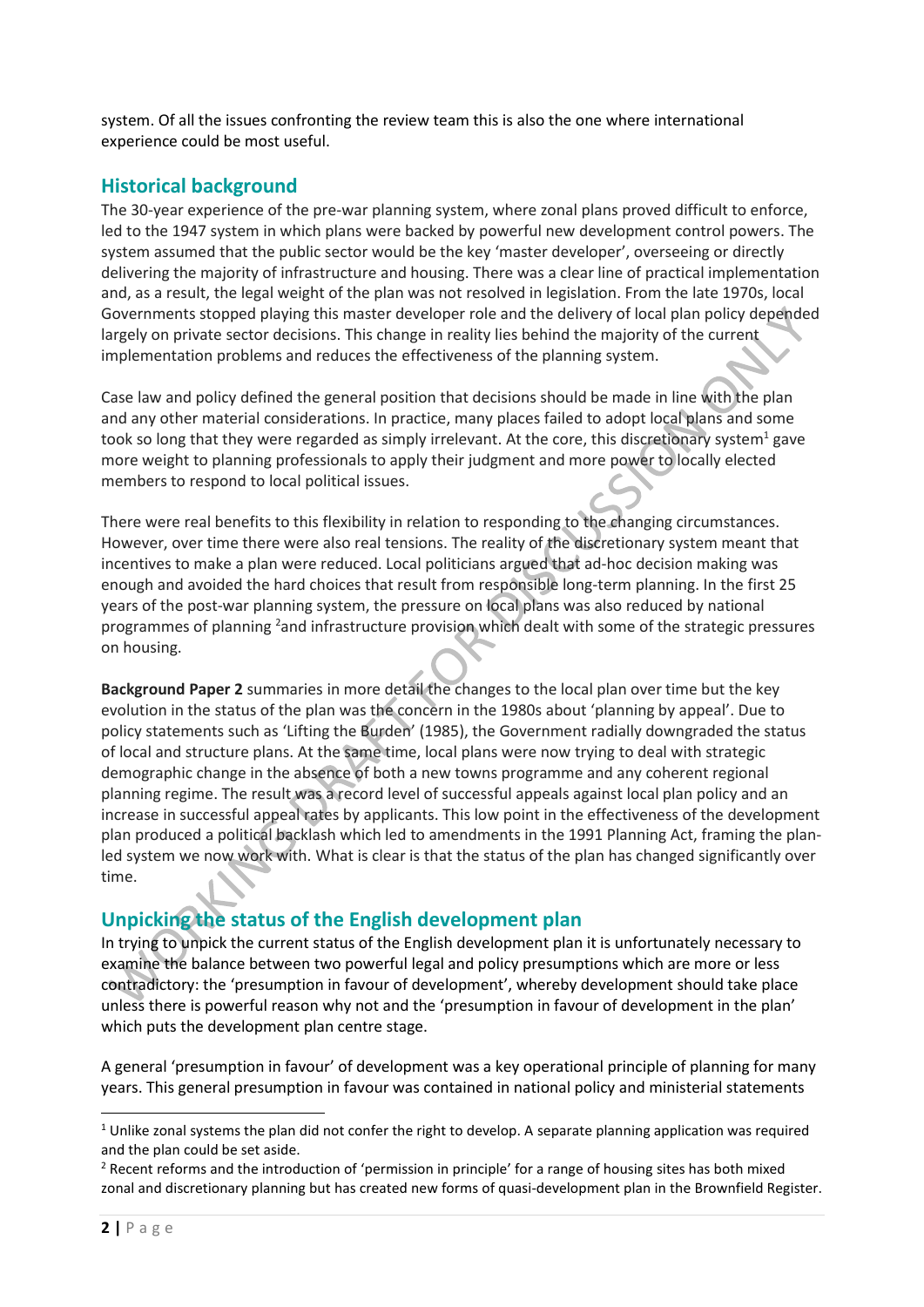and was supported by case law. In practice, the articulation of presumption has changed radically over time from a limited measure focused only on minor development to an overwhelmingly powerful policy which is seen as outranking the legal presumption in favour of the development plan. The NPPF formulation means that the presumption in favour can only be overturned by proving 'significant and demonstrable harm' to interests of acknowledged importance.

This is a world away from how the presumption was introduced in 1949, where it applied to cases where 'no serious issue is involved' (MTCP Circular 69/49, Para 5). By 1980 the presumption had evolved further and was expressed as 'always to grant planning permission, having regard to all material considerations unless there are sound and clear-cut reasons for refusal' (DOE Circular 22/80 paras 3 and 4). The circular made clear, however, that a breach of established restraint policy would amount to clear cut reason. The most forceful expression of the presumption came in 1985 on the back of the white paper 'Lifting the Burden' and was contained in Circular 14/85. This circular significantly downgraded the development plan *'to one, but only one, of the material considerations that must be taken into account in dealing with planning applications'.* The clear intention of this policy was to downgrade the status of the plan which had no more legal status in decisions than the vast array of issues which can be deemed 'material' to planning decisions.

The result was a growing number of appeals and a significant increase in the success rate of developers upon appeal. Appeals increased to a record of 33,200 in 1988/89 with the success rate rising from the average of approximately 33% to 43%. The policy undoubtedly encouraged greater land speculation, but communities and infrastructure providers could no longer be confident that the contents of plans were a meaningful guide to planning outcomes.

The policy position changed with the introduction of the Planning and Compensation Act (1991) which introduced, in Section 54a an effective **presumption in favour of the plan** in decision-making. Some commentators doubted whether section 54a made any real difference but for others this represented a major departure from the traditional presumption in favour of development (Telling and Duxbury, Oxford 2009 page 224). Section 54a did not make the plan overwhelmingly determinate in all cases, because all presumptions are capable of being overturned by individual circumstances, but it was seen by some, and particularly by politicians, as a reinforcement of the plan-led strategic approach. In short, it refined the general presumption in favour of development to a focused presumption in favour of development described in the plan. The language of the general presumption in favour of development was subsequently removed from national guidance and did not feature in PPS 1, issued in 2005. For around 20 years, from the 1991 act to the publication of the NPPF in 2012, the general presumption in favour of development no longer had a legal or policy basis.

Whether Section 54a was in fact a major change should not take away from the wider policy and culture change which surrounded its introduction. By the mid-1990s the number of appeals had halved from the 1989 high, and the percentage of appeals upheld had returned to historic average, or around 33%. As a comparison, in the buoyant years between 2002 and 2008, appeals never exceeded 23,000 (PINs Statistical Reports).

The 2004 Planning and Compulsory Purchase Act reinstated the Section 54a approach to a plan-led system. Section 38 (6) requires that the 'determination must be made in accordance with the plan unless material considerations indicate otherwise'. There has been extensive debate about what this means in practice, including a view that the plan is first amongst equals of material considerations in decisions. But Section 38 falls short of delivering a plan-led system in any reasonable understanding of the notion. This is partly because the definition of what is material is very broadly drawn in case law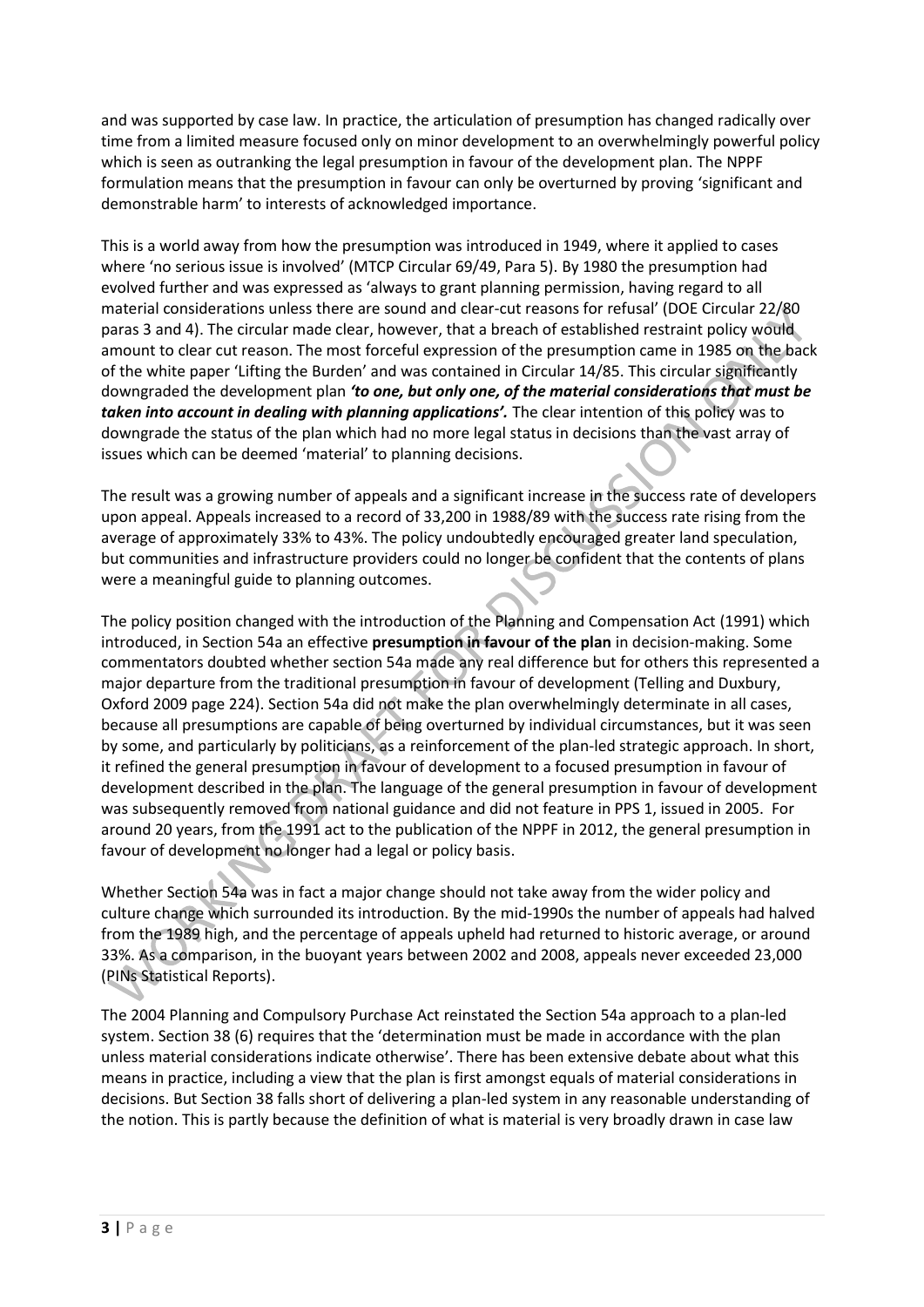and can include anything that relates to use and the development of land<sup>3</sup>. It might be better to say that, normally, the development plan is the starting point for the decision.

# **The NPPF and the end of the plan-led system**

One of the many reasons why the 2012 NPPF represented such a radical change in planning was that it reintroduced the presumption in favour of development in a new and very powerful form<sup>4</sup>. The general impact of this presumption is to make the status of the plan even harder to understand, but overall it has had the effect of reducing the weight of the plan in decisions on housing.

In trying to understand why the legal basis for the plan-led system has proved to be so fragile when faced with the policy presumption in favour of development, we need to reflect on three factors:

- 1. The vagueness of the Section 38 formulation, which does not provide a strong legal basis for a plan-led system. Section 38 allows the plan to be overturned by material considerations and, crucially, Government guidance has made clear since 2005 that whether or not a plan is up to date is a key material consideration. This appears a perfectly reasonable conclusion, but guidance stopped short of saying what 'up to date' might mean.
- 2. In 2012 the NPPF reintroduced a powerful policy presumption in favour of development which was to sit uneasily with the vague legal presumption in favour of the plan. The presumption applied, in particular, to circumstances where the plan might be judged to be out of date.
- 3. For the first time, the NPPF created a mechanism to demonstrate when a plan was out of date by measuring the delivery of housing and Objectively Assessed Need (OAN) over a five-year period<sup>5</sup>. It often failed to mention how to make such assessments and ignored the fact the LPAs do not control the delivery of homes on sites allocated in plans or with planning permission.

Taken together this explains how a plan adopted in January can be judged out of date in February; a failure to demonstrate a deliverable five-year land supply is used to demonstrate that the plan is out of date and this is a material consideration which can be used in the context of Section 38 to overturn the plan. There is further legal debate about whether this relates to the whole plan or just the housingrelated policy, and what 'housing related' might mean.

If, as Sir George Young made clear when introducing the plan-led system in 1991, the test of an effective development plan can be judged partly on the level of successful appeals. For major housing appeals which can be judged to be most affected by the NPPF policy on weight of development plans, the average number of appeals upheld between 2012 and 2016 was 46%; in some years, such as 2013, it touched 50%. Such figures are significantly higher than in 1989, but despite strong concerns from bodies such as the LGA they have not produced the same public outcry.

# **Why this matters for community participation in planning**

Because neighbourhood plans are part of the discretionary regime they share the same basic policy and legal weakness as the rest of the development plan. Since the opportunities to participate in planning are overwhelmingly focused on plan making rather than on development management, the weight given to plans is crucial in determining whether planning is genuinely open and participative<sup>6</sup>.

 $\ddot{\phantom{a}}$ 

<sup>&</sup>lt;sup>3</sup> 'In principle...any consideration which relates to the use and development of land is capable of being a planning *consideration. Whether a particular consideration falling within that broad class is material in any given case will depend on the circumstances'* (Stringer v MHLG 1971). Material considerations must be genuine planning considerations, i.e. they must be related to the development and use of land in the public interest. They must also fairly and reasonably relate to the application concerned (R v Westminster CC ex parte Monahan 1989). <sup>4</sup> Paragraph 14 of the NPPF added the words 'significantly and demonstrably', setting the bar of demonstrating

harm at an unprecedentedly high level.

<sup>5</sup> See Paragraph 49 of the NPPF.

<sup>&</sup>lt;sup>6</sup> See Provocation Paper 2 on People in Planning on the Raynsford Review web page